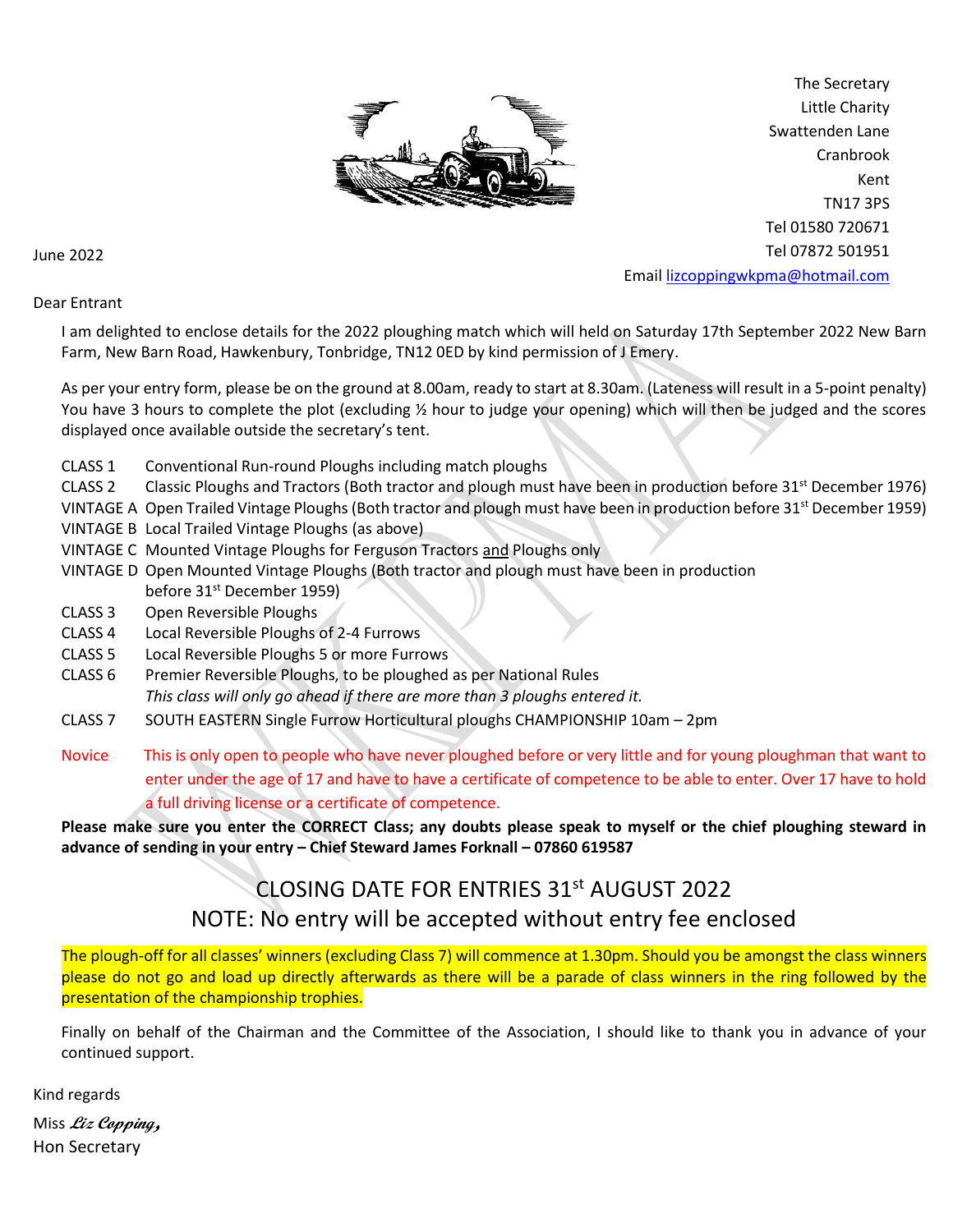#### **1. PLOUGHS**

- a. Tractor ploughs to be fitted with skimmers.
- b. Tailpieces are allowed the maximum size to be 26cm long and 22cm wide. The end of tailpiece to be no more than 32cm from the end of the mouldboard.
- c. Plough bodies must be in a 'ploughing' position at all times.
- d. All plough bodies must be used when finishing.
- e. Extraneous attachments that manipulate the furrows or scratches are not allowed.

#### **2. TIME ALLOWED**

a. All competitors to be ready to start at 8.00am. Lateness will result in a 5-point penalty.

#### **b. Ploughing to start at 8.30am and all ground must be finished in 3 hours.**

- c. Failure to complete in allotted time will not receive any points for closing up and finishing.
- d. 15 minutes extra time for any cast-off done after the ploughing has commenced.
- e. At the finishing signal a competitor can complete the run without stopping.

#### **PENALTY FOR FAILING TO FINISH - DISQUALIFICATION.**

#### **3. OPENING**

- a. Conventional ploughing double opening no land shall be left unturned.
- b. Reversible ploughing single furrow opening with right-hand bodies.

#### **4. START**

- a. Conventional ploughing start to consist of 11 or 12 furrows.
- b. Reversible ploughing start consists of 12 or 15 furrows, for Class 6 8 or 9 furrows.
- c. Horse Ploughing start consists of 8 furrows
- c. Competitors to cast towards the next highest number plot.

#### **5. FINISH**

- a. Conventional ploughing Finish to consist of last 8 furrows.
- b. Reversible ploughing finish to consist of last 15 or 16 furrows (i.e., 3 furrow ploughs 15furrows, 2 or furrow ploughs 16 furrows).
- d. Last furrow to be ploughed towards competitor's own start.

#### **6. DEPTH**

Depth to be reached on completion of start and adhered to until commencing the finish.

a. Tractor ploughing – minimum depth 8 inches.

#### **b. Vintage tractor ploughing – minimum depth 6 inches.**

#### **7. ONE-WAY PLOUGHING – REVERSIBLE PLOUGHS**

- a. The competitor should make a scratch for his last 15 or 16 furrows whilst openings are being judged (Class 6 only).
- After the opening split has been judged, the competitor proceeds to:
- b. Plough 8 or 9 furrows towards the lower numbered plot (Class 6 only).
- c. Start at the next highest number and complete his 'butts' (Class 6 only).
- d. Complete the last 15 or 16 furrows (15 furrows 3 furrow ploughs; 16 furrows 2 or 4 furrow plough.).
- e. Alternate bodies to be used at all times. Each run to be completed before the plough is turned over.
- f. The use of sighting poles at the start of the butts is not allowed.

#### **8. VINTAGE PLOUGHING**

- a. Plough bodies must be made for the plough at the time of manufacture. b. Skimmers and tailpieces optional.
- c. Tailpieces should not be adapted to manipulate the furrows or scratches.

#### **9. GENERAL**

- a. Rolling not allowed **penalty 20 points deduction.**
- b. Twin tractor wheels not allowed. c. Three sighting poles only assistance to set and remove is allowed. No other assistance allowed.
- d. Handling, treading or shaping of scratches or furrows is not allowed (for exception see rule 8b).
- e. Only one wheel mark allowed at the finish in tractor ploughing.
- f. Any abuse or dispute by a competitor with an official of the WKPMA is not acceptable and will be penalized.

## **g. The Association is fully aware of the legal requirements concerning the correct use of rebated fuel (red diesel) and the licensing of tractors. However, it is the responsibility of the individual concerned to ensure that they are operating within the law. For further guidance please refer to www.hmrc.gov.uk**

Weald of **KENT** PLOUGHING MATCH Association

# *Rules for Ploughing*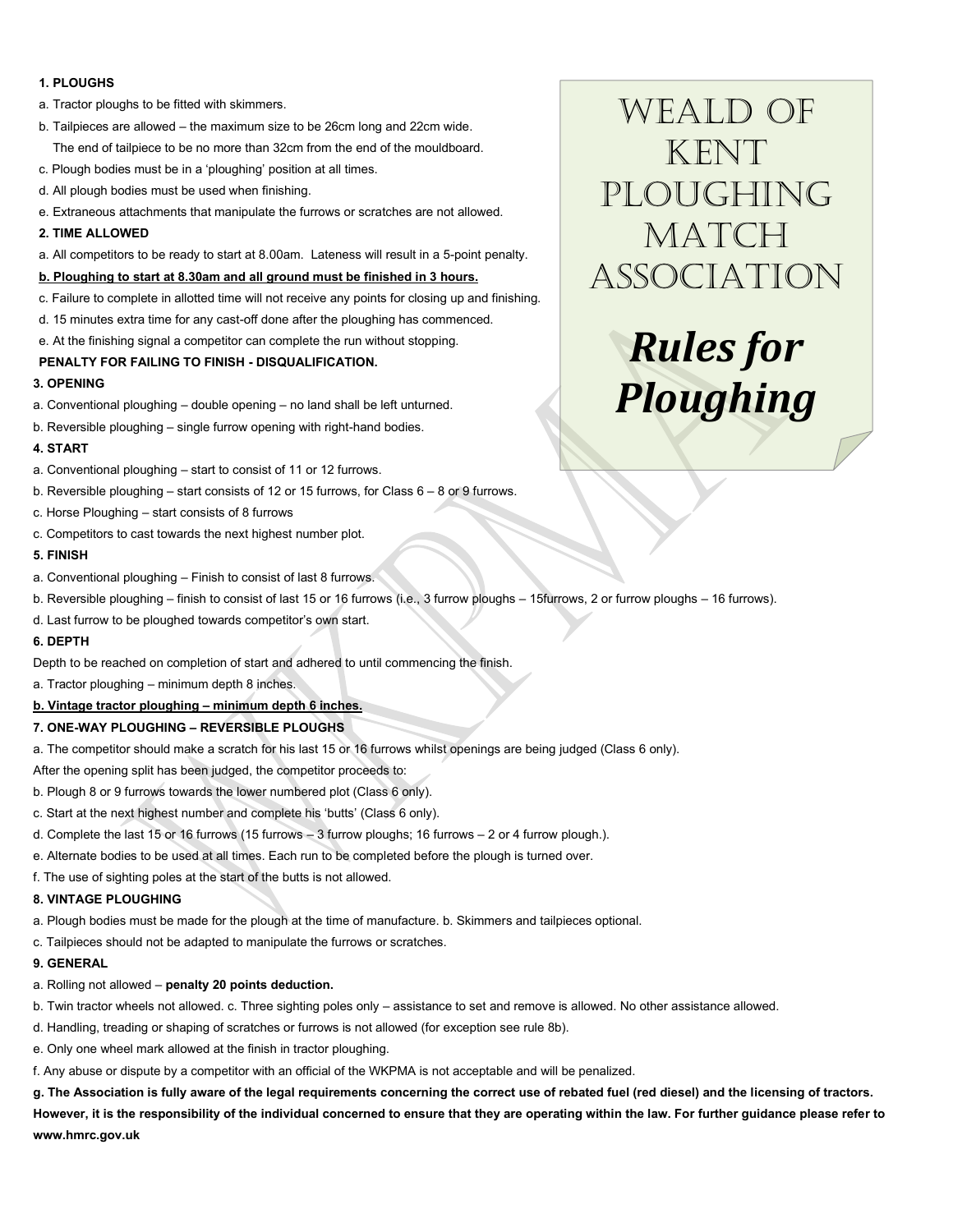#### **FINAL DECISION**

Any questions arising and not provided for in these rules shall be decided by the Executive Committee, whose decision shall be final and binding.

## **HORTICULTURAL PLOUGHING GUIDELINE FOR COMPETITORS**

- 1. Discs/Skimmers/Tailpieces can be of a different make
- 2. Weights can be used on tractors and ploughs
- 3. Adjustable stays on plough mouldboards are allowed
- 4. Quick entry or slotted top links are allowed
- 5. Extended wheel axles are allowed
- 6. Screw adjustments on cross shafts are allowed
- 7. Modified plough shares are allowed
- 8. Chains and lats are NOT allowed
- 9. Two-piece adjustable tailpieces are NOT allowed
- 10. Only approved manufacturer's diesel engines are allowed
- 11. Hydraulic top links and other hydraulic rams are NOT allowed
- 12. Drawbars with hydraulic movement are NOT allowed
- 13. Four-wheel drive conversions are NOT allowed